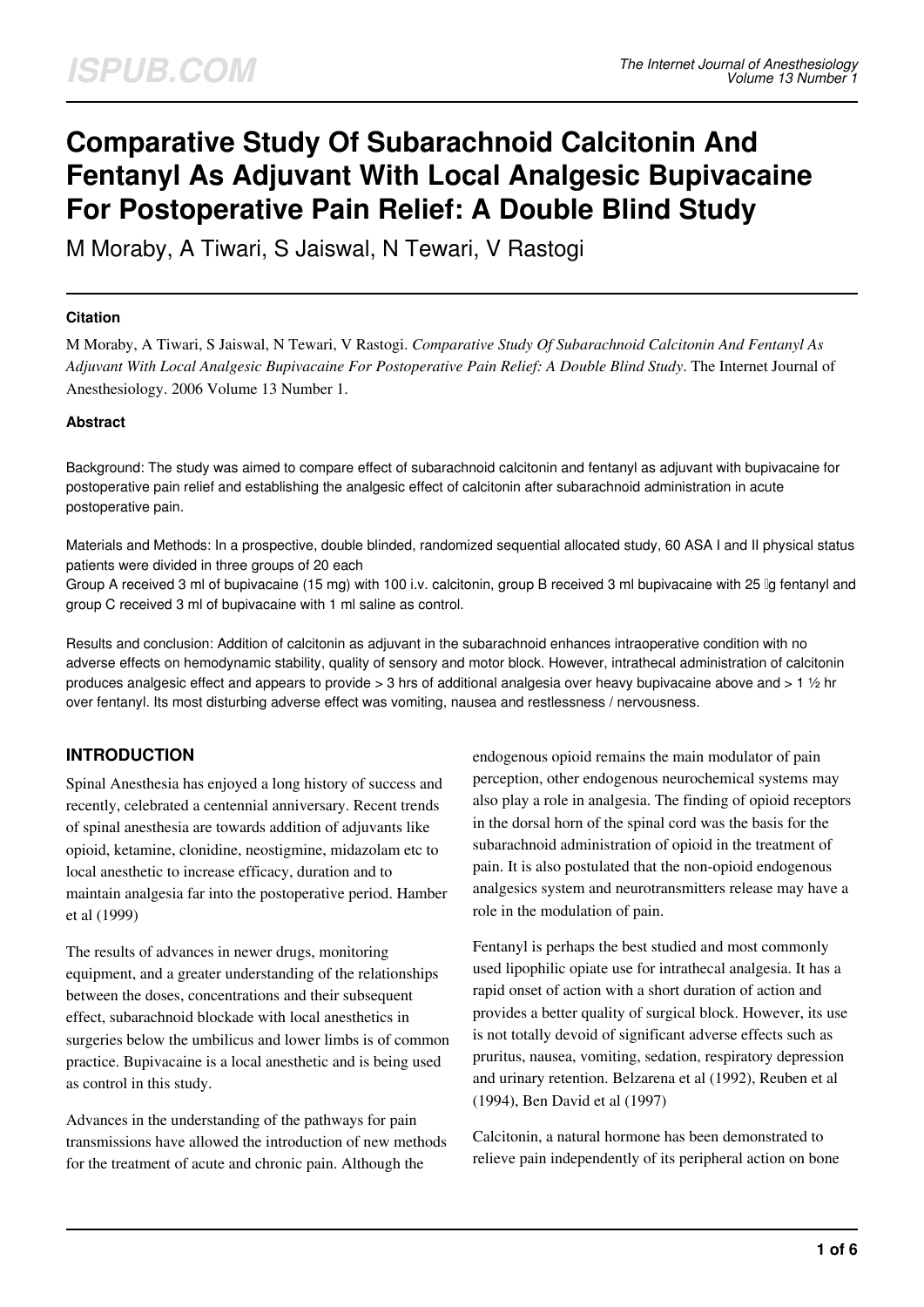and an increase of plasma Beta-endorphins level acting at the hypothalamus and at/or the pituitary level, either directly or indirectly through monoaminergic neurotransmitters have shown to have analgesic effect. Kalle et al (1999)

This study is undertaken to compare the effect of subarachnoid calcitonin and fentanyl as adjuvant with local analgesic bupivacaine for postoperative pain relief and to establish the analgesic effect of calcitonin after subarachnoid administration in acute postoperative pain.

## **MATERIAL AND METHODS**

This study was conducted in the Department of Anesthesiology and Intensive Care, Sir Sunderlal Hospital, Banaras Hindu University. Prior to commencing the investigation, approval was obtained from both the ethical and hospital research committee.

Participants in this study were explained of the anesthetic procedure and informed consent was taken. 60 ASA I & II physical status patients undergoing surgery below the umbilicus and lower extremities, including orthopedics, urology ,gynecological surgery and general surgery lasting less than 3 hrs were enrolled into this prospective, doubleblinded, randomized sequential allocation study.

Exclusion criteria from the study were -

Patient refusal ,ASA III & IV,Hypovolaemia,Bleeding diasthesis and coagulopathy, Sepsis, Valvular heart disease,Pregnant patient ,Raised intracranial pressure, Local skin infection at spinal level  $L_1$ -S<sub>1</sub>,Any other neurological disorders of the extremities or deformity of spines .

All participants were premedicated with oral Alprazolam 0.5 mg on eve of surgery and 2 hrs prior to morning surgery with few sips of water.

They were allocated randomly into three groups according to the drug used

Group A: Patient receiving subarachnoid block with 0.5% heavy bupivacaine 3ml with 1 ml calcitonin (100 I.U).

Group B: Patient receiving subarachnoid block with 0.5% heavy bupivacaine 3 ml with 1 ml of 25 mcg of fentanyl (diluted with normal saline)

Group C: Control group / placebo- patient given subarachnoid block with 0.5% heavy bupivacaine 3 ml with 1 ml of normal saline

Participants were randomly allocated to one of control, fentanyl or salmon calcitonin groups using a sealed envelope technique.

The intrathecal adjuvant solutions were prepared prior to performing the spinal injection by a separate resident anesthetist who had no further involvement with the patient. All solution was prepared under strict aseptic technique using 0.9% normal saline where reconstitution and dilution required. Once prepared all solution were deposited into is sterile heavy which was labeled with the trial number. The labeled solution was presented in a 2 ml syringe out of which 1 ml was added to a 3 ml solution of 0.5% heavy bupivacaine. Thus the anesthetist who managed the case was unaware of which solution had been administered. In the operation theatre, patient inquired for 8 hrs fasting period and was asked to void the bladder.

After infiltrating the skin and interspinous ligament over the  $L_{3.4}$  interspace with 1% lidocaine 2ml, the subarachnoid space was entered using a 25-gauge pencil point spinal needle. Once free flow of CSF has been recognized from all four quadrants, the intrathecal anesthetic solution was injected over 20 seconds, aspirating CSF at the beginning and end of the injection to confirm needle position. On completion of spinal injection, all patients were monitored for the following-

Heart rate, NIBP, The level of sensory and motor block using Bromage score

The duration of surgery in all 3 groups were noted and time to requirement of first dose of analgesia noted by Visual Analogue Scale(VAS) of 0-10 cm (with  $0=$  no pain and  $10=$ severe pain). A slide rule marker was used at regular interval of postoperative visit to assess the level of pain.

Finally the impression of the patient was asked after one day of surgery.

# **STATISTICAL ANALYSIS**

The observation in various groups was compared statistically using student 't' test and analyzed by SPSS software .

# **OBSERVATIONS AND RESULTS**

This study was conducted on sixty patients of either sex of ASA grade I or II scheduled for elective surgery below the umbilicus. The patients were allocated in three groups (A, B and C) comprising of twenty (n=20) patients each. Group A received subarachnoid block with 0.5% heavy bupivacaine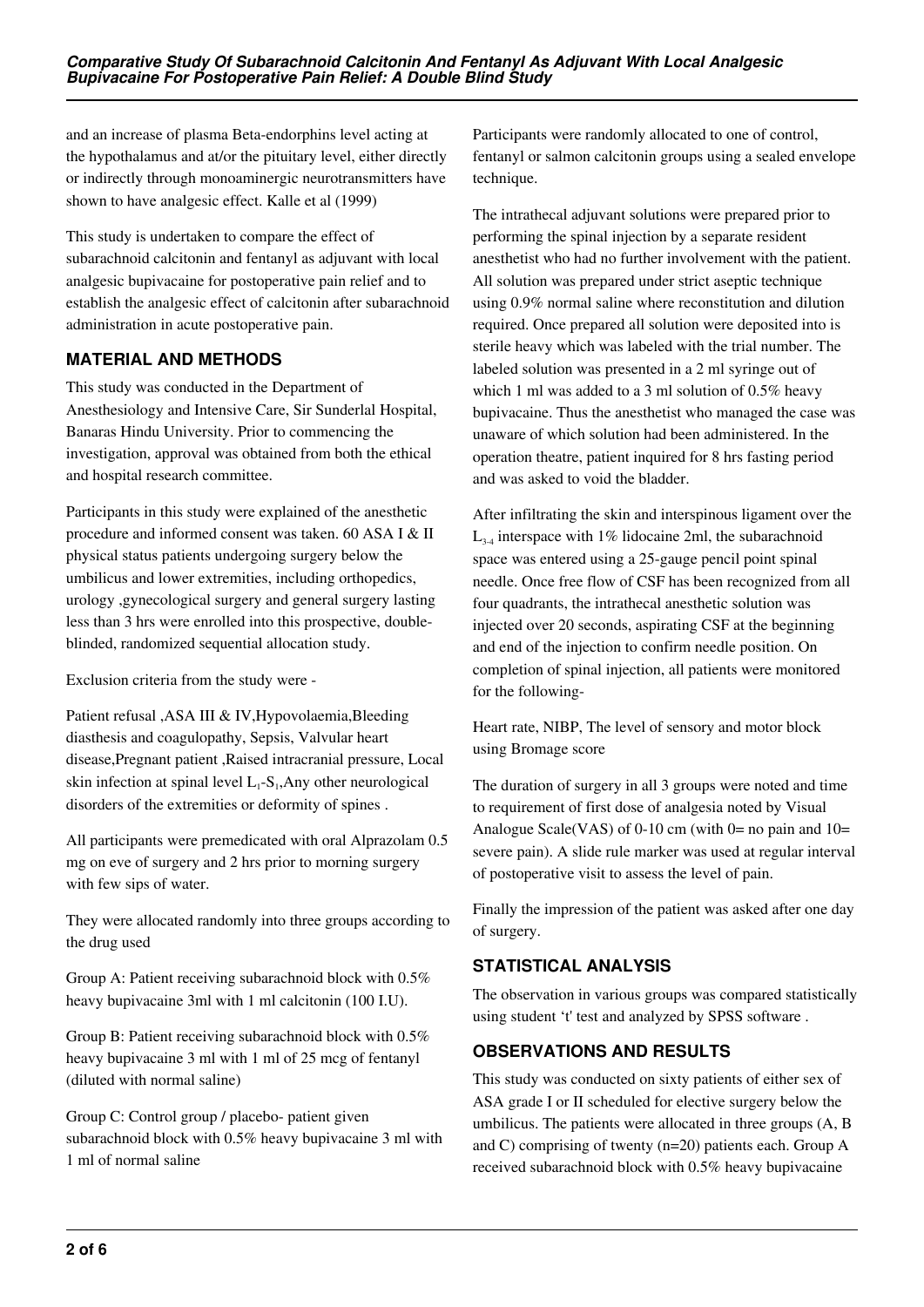with 100 I.U. Salmon calcitonin. Group B received subarachnoid block with 0.5% heavy bupivacaine with 25 g fentanyl. Group C received subarachnoid block using 0.5% heavy bupivacaine, alone which served as control.

The patients demographic data were observed for heart rate, mean blood pressure, oxygen saturation, duration of surgery, objective and subjective pain relief and complications including nausea and vomiting, respiratory distress, restlessness, hypotension, pruritus and sedation.

## **Figure 1**

Table 1: Distribution of patient according to age and in comparison with each group

| Group           | Age (years)<br>$(Mean \pm SD)$ | <b>M:F Ratio</b> | Duration of surgery<br>Min (Mean $\pm$ SD) |  |  |
|-----------------|--------------------------------|------------------|--------------------------------------------|--|--|
| Group $A(n=20)$ | $43.15 \pm 12.75$              | 9:11             | 92.6±38.53                                 |  |  |
| $Group B(n=20)$ | $41.40 \pm 13.13$              | 7:13             | 75.15±24.28                                |  |  |
| Group $C(n=20)$ | $43.10 \pm 11.23$              | 6:14             | 86.05±27.54                                |  |  |

There was no significant difference (p> 0.05) observe in mean age, male: female ratio and duration of surgery among the different groups.

## **Figure 2**

Table 2: Distribution of patient according to height of spinal block achieved in each group at time of start of operation

| Level of spinal block<br>achieved | Group  |              | C      | Total | $^{0/6}$ |
|-----------------------------------|--------|--------------|--------|-------|----------|
|                                   | A      | $\mathbf{B}$ |        |       |          |
| T.                                | 14     | 11           | 11     | 36    | 60%      |
| T <sub>5</sub>                    | $\sim$ | 4            | 7      | 11    | 18.33%   |
| Tε                                | 4      | 4            | 2      | 10    | 16.66%   |
| Тø                                |        |              |        |       |          |
| Тa                                |        |              | $\sim$ | 3     | 5%       |

The level of sensory block achieved in each group at the time of start of operation checked by pinprick method. As shown in table:2, the overall level of sensory block achieved in all three groups were comparable (p>0.05) with more than 60% at  $T_4$  and 95% above  $T_6$  which was sufficient for surgeries below the umbilicus as no patient required supplement of analgesia during the perioperative period. The analgesia is related to the extent of the spinal blockade.

The mean heart rate, mean arterial blood pressure, mean oxygen saturation (as measured by pulse oximeter) was measured at baseline, 5 minutes after subarachnoid block, then every fifteen minutes up to 75 minutes .On comparing, the above parameters among each group, no significant

difference (p>0.05) was observed at different intervals of time in minutes during the whole surgical procedure.

## **THE QUALITY OF MOTOR BLOCKS**

The quality of motor blocks achieved was assessed by a Bromage score .It was observed that in all three groups A, B and C, patients had a complete motor block.

# **THE QUALITY OF ANESTHESIA**

The quality of intraoperative surgical anesthesia was assessed by a three point scoring system. In all three groups A, B and C, the quality of surgical anesthesia was judged as excellent with no sensation at all.

## **Figure 3**

Table 3: Distribution and in comparison with each group to first dose of analgesia required

| Group           | Time of first dose of analgesia (minute)<br>$(Mean \pm SD)$ |  |  |
|-----------------|-------------------------------------------------------------|--|--|
| Group $A(n=20)$ | 323.00±163.38                                               |  |  |
| Group $B(n=20)$ | 202 40+64.40                                                |  |  |
| Group $C(n=20)$ | 168.55±23.65                                                |  |  |

#### Group Comparison

| Group              | 't' value | 'p' value    |  |  |
|--------------------|-----------|--------------|--|--|
| Group A vs Group B | 3.071     | $0.004$ (HS) |  |  |
| Group A vs Group C | 4.184     | $0.000$ (HS) |  |  |
| Group B vs Group C | 2.206     | 0.033(S)     |  |  |

The duration of pain relief in minutes observed at VAS 4/5 in group was  $A - 323$  163.38, group  $B - 202.40$  64.40 and group  $C - 168.55$  23.65. The longest duration of pain relief was observed in group A (mean=323 minutes) as compared to group B (mean=202.4 minutes) and group C (mean=168.55 minutes). The pain relief was statistically highly significant ( $p=0.004$  and  $p=0.000$ ) as compared with group B and group C respectively. However, in group B comparison with group C showed a just significant change (p=0.033). Thus group A had longest mean duration of analgesia as compared to group B and group C.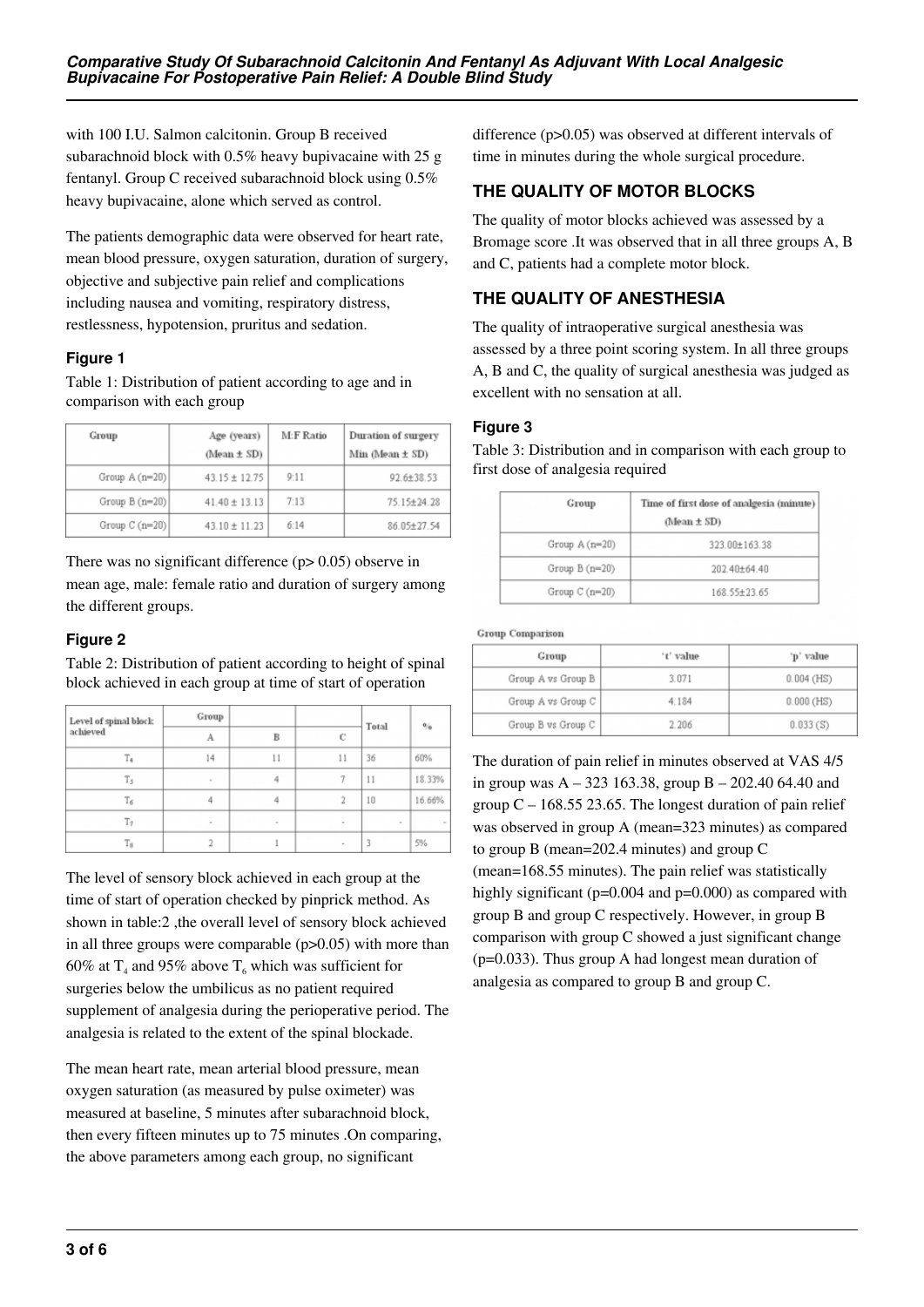## **Figure 4**

Table 4: Distribution of patient according to adverse effect

|                          | Group A        |          | Group B        |                       | Group C |                          |
|--------------------------|----------------|----------|----------------|-----------------------|---------|--------------------------|
|                          | No             | $^{0/6}$ | No.            | $\mathbf{0}_{\alpha}$ | No      | %                        |
| No untoward side effect! | 8              | 40% 7    |                | 35%                   | 8       | 40%                      |
| Hypotension              | 5              | 25% 4    |                | 20%                   | 7       | 35%                      |
| Hypoxia                  | $\overline{2}$ | 10% 4    |                | 20%                   | 3       | 15%                      |
| Vomiting and nausea      | 6              | 30% 2    |                | 10%                   | 1       | 5%                       |
| Restlessness             | 6              | 30% 1    |                | 5%                    |         | ۰                        |
| Shivering                | 1              | 5%       | $\overline{2}$ | 10%                   |         | 5%                       |
| Urinary retention        | 1              | 5%       | 1              | 5%                    | 0       | $\overline{a}$           |
| Pruritus                 | n              |          | 4              | 20%                   | n       |                          |
| Sedation                 | Ü              |          | 4              | 20%                   | Ü       | $\overline{\phantom{a}}$ |

# **COMPLICATIONS**

The incidence of complications in various groups is shown in Table 4. Five (25%) cases in group A had hypotension as compared to 4 (20%) in group B and 7(35%) in group C. The incidence of hypotension in group C was statistically significant ( $p<0.05$ ) as compared to group A and B. However there is insignificant difference in the incidence of group A as compared to group B (p>0.05).

The incidence of respiratory depression was 2(10%) in group A as compared to 4(20%) in group B and 3(15%) in group C. This signifies that there was significant difference between group A as compared to group B  $(p<0.05)$  and statistically insignificant between group A and group C.

Nausea and vomiting occurred in 6(30%) patients in group A as compared to  $2(10\%)$  in group B and  $1(5\%)$  in group C. The incidence of nausea and vomiting was highly significant p<0.05 in group A as compared to both group B and C.

Restlessness/ nervousness occurred in 6(30%) patients in group A versus one in group B and none having this complication in group C. Restlessness was relieved with injection of midazolam 1-2mg i.v. This was highly significant p<0.05.

Shivering occurred in one (5%) in group A as compared to  $2(10\%)$  in group B and one (5%) in group C. The incidence of shivering was statistically insignificant (p>0.05) in between all three groups.

Urinary retention occurred in one (5%) in group A and one

(5%) in group B but none was observed in group C. On comparing incidence of urinary retention between group A, B and C showed no significant difference (p>0.05).

Pruritus and sedation occurred in 4(20%) patients of group B not observed in either group A or group C, which was highly significant p<0.0. Pruritus and sedation was self-limiting, as patients did not require any medical intervention.

## **DISCUSSION**

This study was undertaken to investigate the analgesic effect of salmon calcitonin in the subarachnoid space and to compare it with fentanyl in 0.5% heavy bupivacaine.

In this study, on comparing the demographic data between group A, B and C that included age, weight, height and sex of participants showed statistically insignificant (p value > 0.05) difference.

During the intraoperative surgical procedure, the cardiovascular stability was assessed by pulse rate and mean arterial pressure and was compared with all groups A, B and C. No significant difference (P>0.05) in pulse rate , mean arterial pressure and oxygen saturation in either of the three groups at baseline, 5, 15, 30, 45, 60 and 75 min intervals was observed.

The level of sensory block achieved after the subarachnoid block in all the three groups were deemed adequate with no untoward complaint of pain from patients during the intraoperative period. Sensory block were 95% at  $T_6$  level dermatomes at the time of starting the surgical procedure.

The quality of motor blocks achieved was assessed by a Bromage score with  $1 =$  complete motor block,  $2 =$  unable to flex the knee but can flex the ankle articulation,  $3 =$  unable to perform the leg raise test but can flex the leg on the knee articulation and  $4 = No$  motor block at all. It was noted that in all 3 groups. Patient had a complete motor block.

The quality of intraoperative surgical anesthesia was assessed by a three point scoring system with  $1 =$  Excellent, no sensation at all;  $2 =$  adequate with no extra analgesia required and 3 = discomfort analgesia required. In all three groups, the quality of surgical anesthesia was judged as excellent with no sensation at all.

The duration of surgery in group A, B, C had a mean value of 92.60  $\pm$  38.63; B = 75.15  $\pm$  24.27 and C = 86.05 $\pm$ 27.53 and was statistically in significant P> 0.05.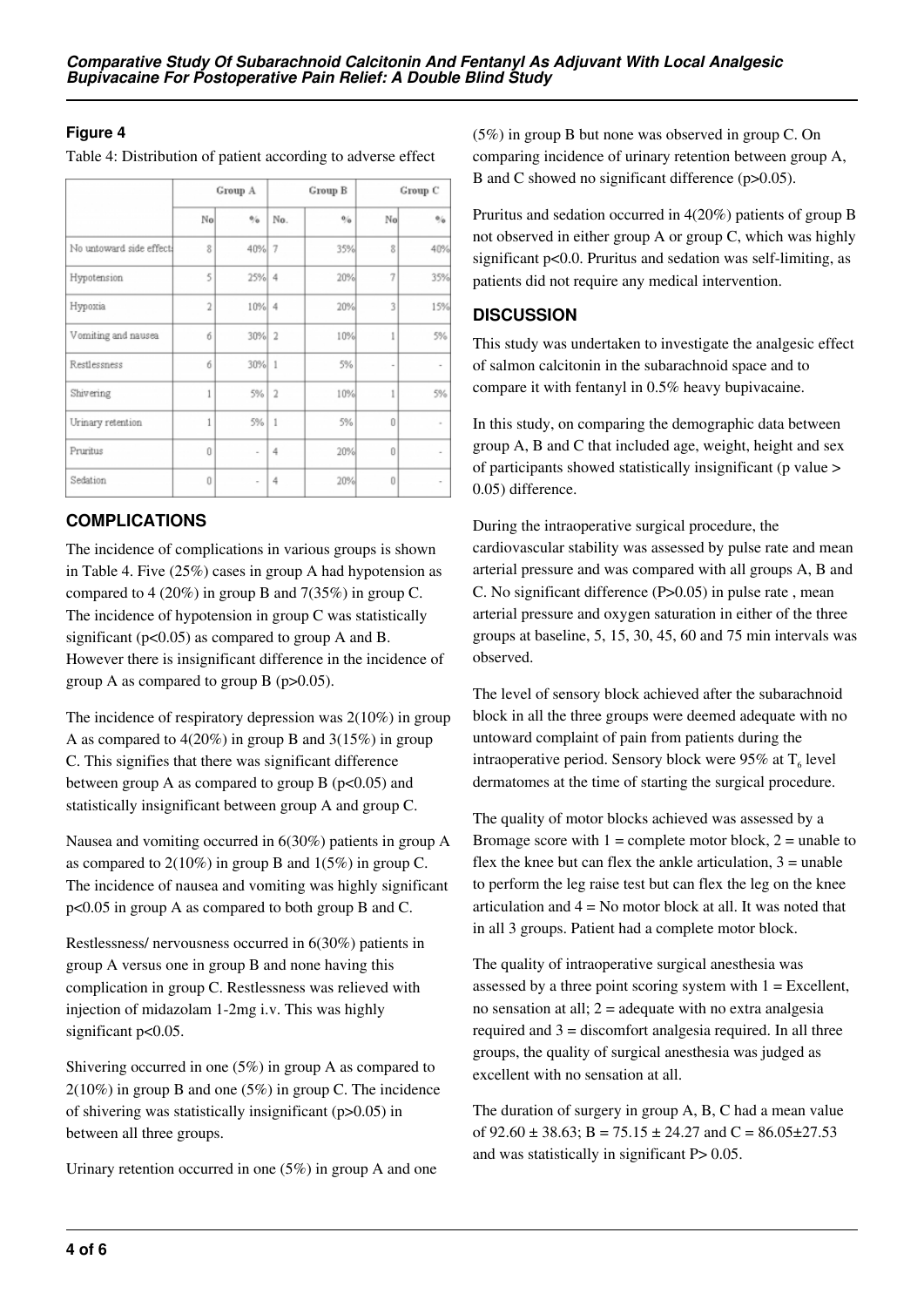The time to while the patient required the first dose of analgesia, as assessed by the VAS scale was- calcitonin group mean 323.00±163.83, fentanyl 202.40s±64.40 and plain bupivacaine  $168.55 \pm 23.65$  with a respective p value of 0.004 with calcitonin Vs fentanyl, calcitonin vs bupivacaine p<0.000 and fentanyl vs bupivacaine p<0.033. Comparatively, calcitonin showed a significant duration of analgesia in postoperative period compared to fentanyl and plain bupivacaine. It was also observed that patients who had received salmon calcitonin and who had bone surgeries or malignancy had longer pain relief postoperatively compared with other surgeries. Lyritis et al (2002)

Miralles et al (1987) in a randomized double blind study found that in all instances ranging from 3 to 72 hrs post surgery, the salmon calcitonin treated patients had significantly less postoperative pain. Also, the requests for analgesics were significantly lower or absent in the salmon calcitonin treated group. The study also showed that the greatest level of pain occurred at 6 hrs after surgery in the control group my study showed that the requirement for first dose of analgesia was around a mean of  $5<sup>1/2</sup>$  hrs.

Fraioli et al (1982) administered 1.5 mg/kg body weight of pure synthetic salmon calcitonin in lumbar subarachnoid space in patient with chronic intractable of terminal cancer patient and showed that all patient had considerable amelioration of pain. This, probably, suggesting why in the present study patients with malignancy had considerably less pain in post operative period. Kalle et al (1999), Martinez et al(2003)

Frauceschini R et al (1993) stated that the analgesic effect of salmon calcitonin occurs independently of its peripheral action. It has been postulated that administered calcitonin binds to its receptors located on neural elements, thereby

affecting the analgesic pathway controlling pain perception or elevating the nociceptive sensitivity threshold. Salmon calcitonin induced analgesia is mediated by activation of the endogenous opioid system and namely by increasing Beta endorphins secretion. This correlates with the findings observed in the present study.

# **CORRESPONDENCE TO**

S.Jaiswal, M.D Department of Anesthesiology Institute of Medical Sciences Banaras Hindu University Varanasi .India E-mail; drsushiljswl@rediffmail.com

## **References**

1. Ben-David B, Solomon E, Levin H, Admoni H, Goldik Z. Intrathecal fentanyl with small-dose dilute bupivacaine: Better anesthesia without prolonging recovery. Anesth Analg 1997;85:560-5

2. Belzarena SD. Clinical effects of intrathecally administered fentanyl in patients undergoing cesarean section. Anesth Analg 1992;74:653-7

3. Fraioli F, Fabbri A, Gnessi L, Moretti C, Santoro C, Felici M. Subarachnoid injection of salmon calcitonin induces analgesia in man. Eur J Pharmacol 1982;78:381-2 4. Franceschini R, A Cataldi, P Cianciosi, A Garibaldi, Corsini G, Barreca T, Rolandi E. Calcitonin and -endorphin secretion. Biomed & Pharmacother (1993) 47: 305-309. 5. Hamber EA, Viscomi CM. Intrathecal lipophilic opioids as adjuncts to surgical spinal anesthesia. Reg Anesth Pain Med 1999; 24:255-63

6. Kalle Varav. Continuous Subcutaneous Administration of High-Dose Salmon Calcitonin in Metastasis: Pain Control and Beta-Endorphin Plasma Levels. Journal of Pain and Symptom Management 1999; 18 (5): 1-2.

7. Lyritis GP, Trovas G. Analgesic effects of calcitonin. Bone 2002;30:71-74

8. Martinez MJ, Roque M, Alonso-Coelo P, Catala E, Carcia JL. Calcitonin for metastatic bone pain. Cochrane Database Syst Rev 2003; (3): CD003223.

9. Miralles, F Lopez-Soriano, MM Puig, D Perez and F Lopez-Rodriguez. Postoperative analgesia induced by subarachnoid lidocaine plus calcitonin. Anesthesia & Analgesia 1987 ; 66: 615-618

10. Reuben SS, Dunn SM, Duprat KM, O'Sullivan P. An intrathecal fentanyl dose-response study in lower extremity revascularization procedures. Anesthesiology 1994;81:1371-5